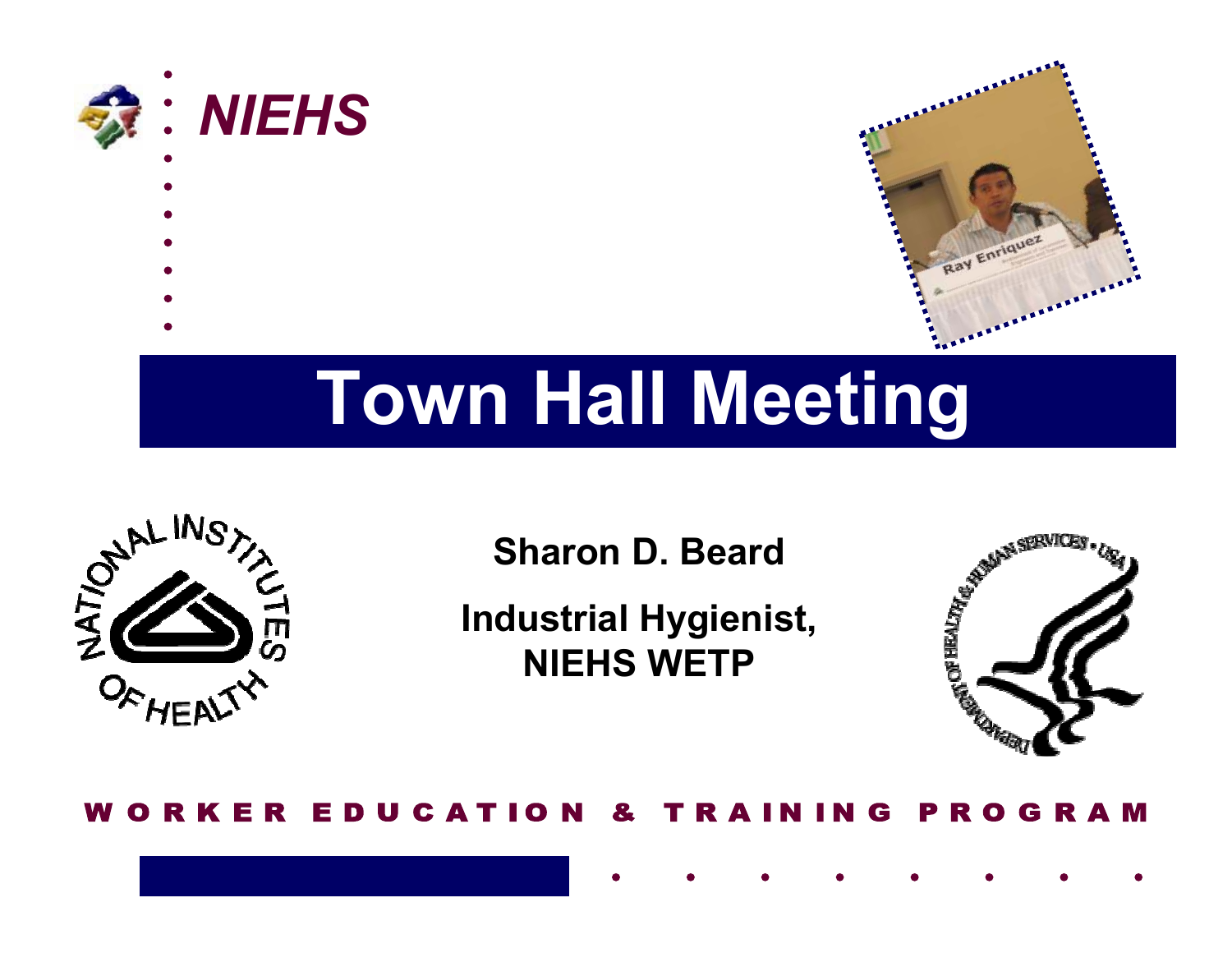

## Southern California Town Hall Mtg

- Growing Pains: Health and Community Impacts of Goods Movement and the Ports – Feb 25-26, 2005 in Long Beach, CA
- Dr. Olden spoke on NIEHS health initiatives
- NIEHS WETP grantees spoke on hazardous materials on ports, roads and rail: health and safety concerns 2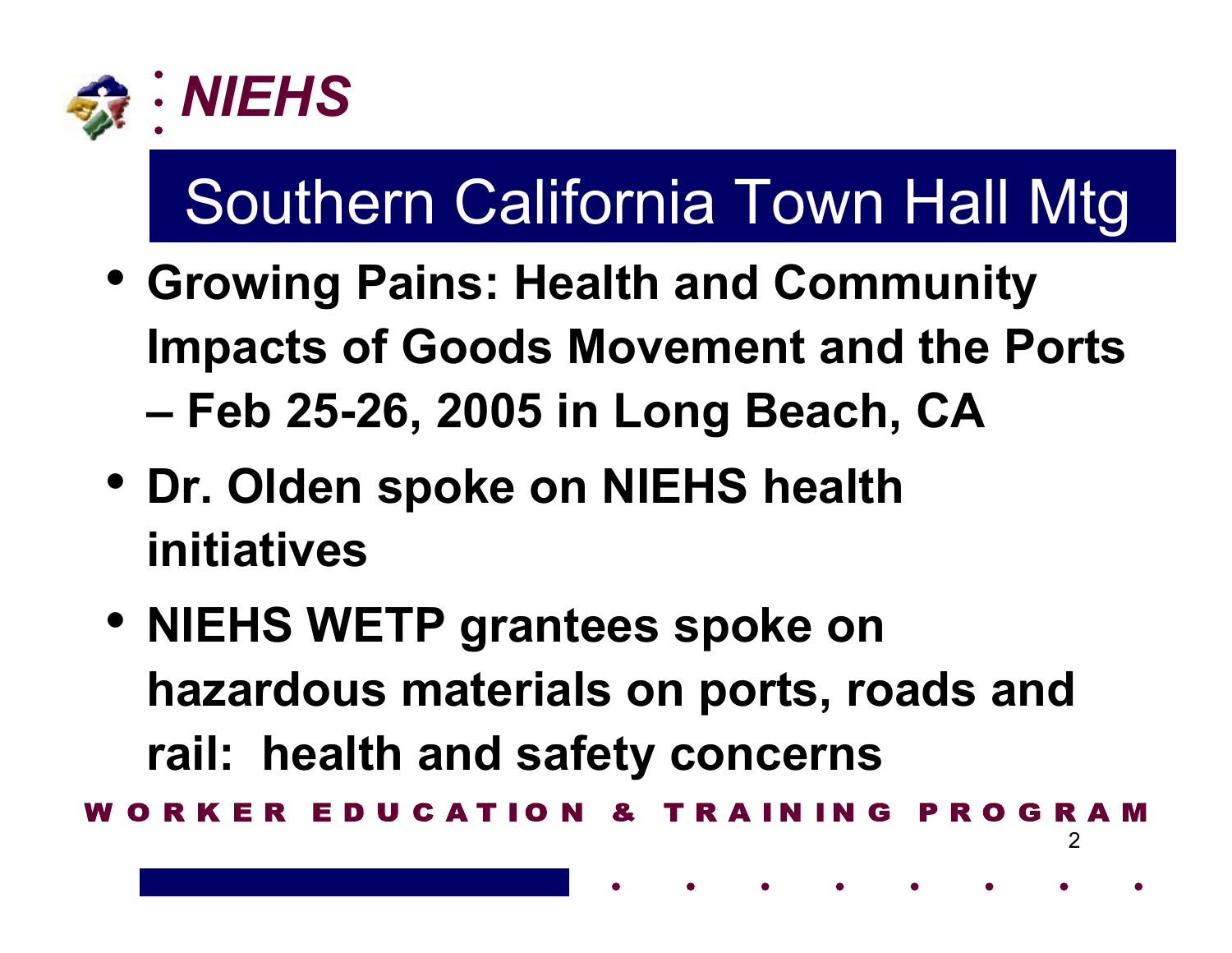

http://www.lbreport.com/news/feb05/portmeet.htm

### Growing Pains: Health and Community Impacts of Goods Movement and the Ports

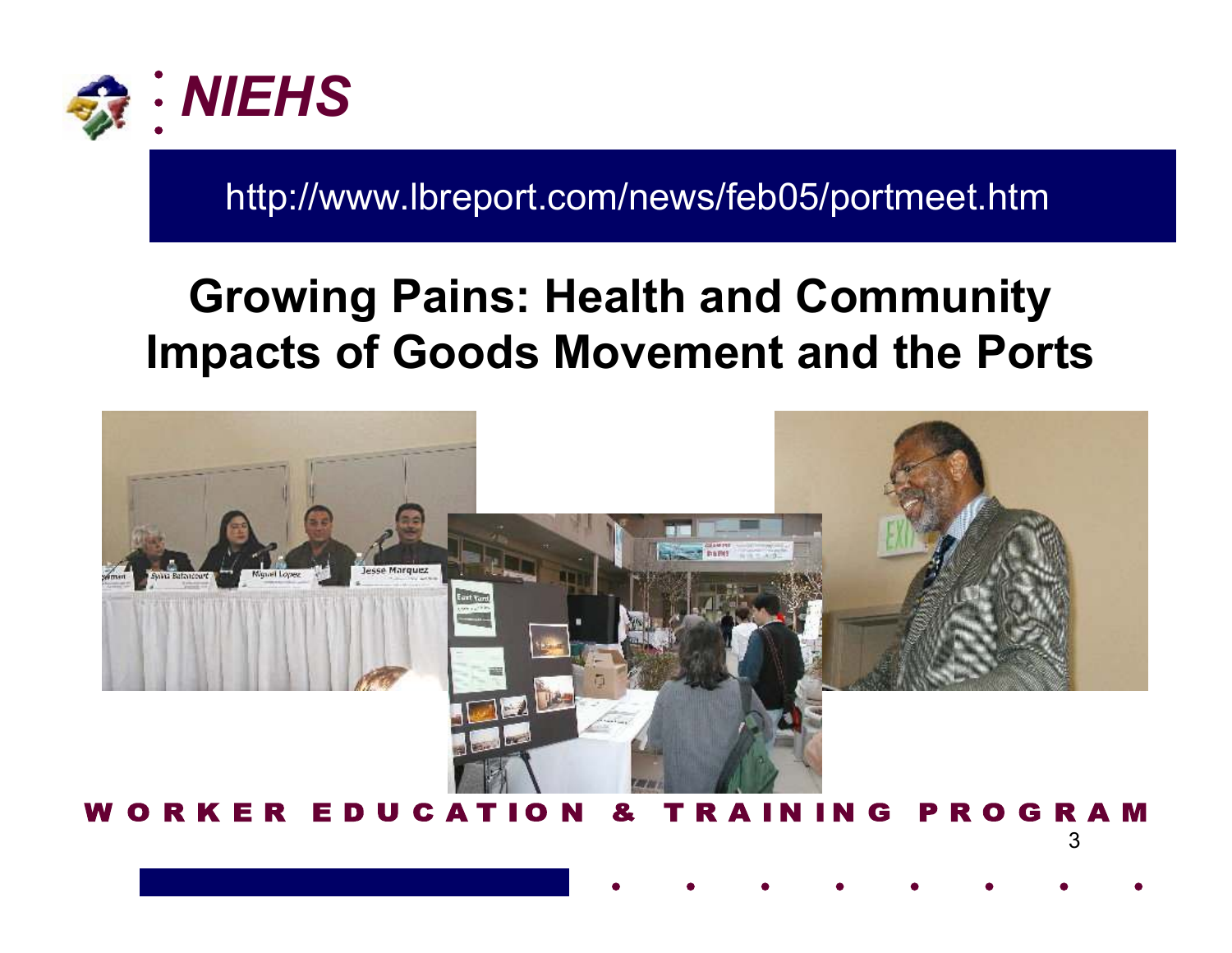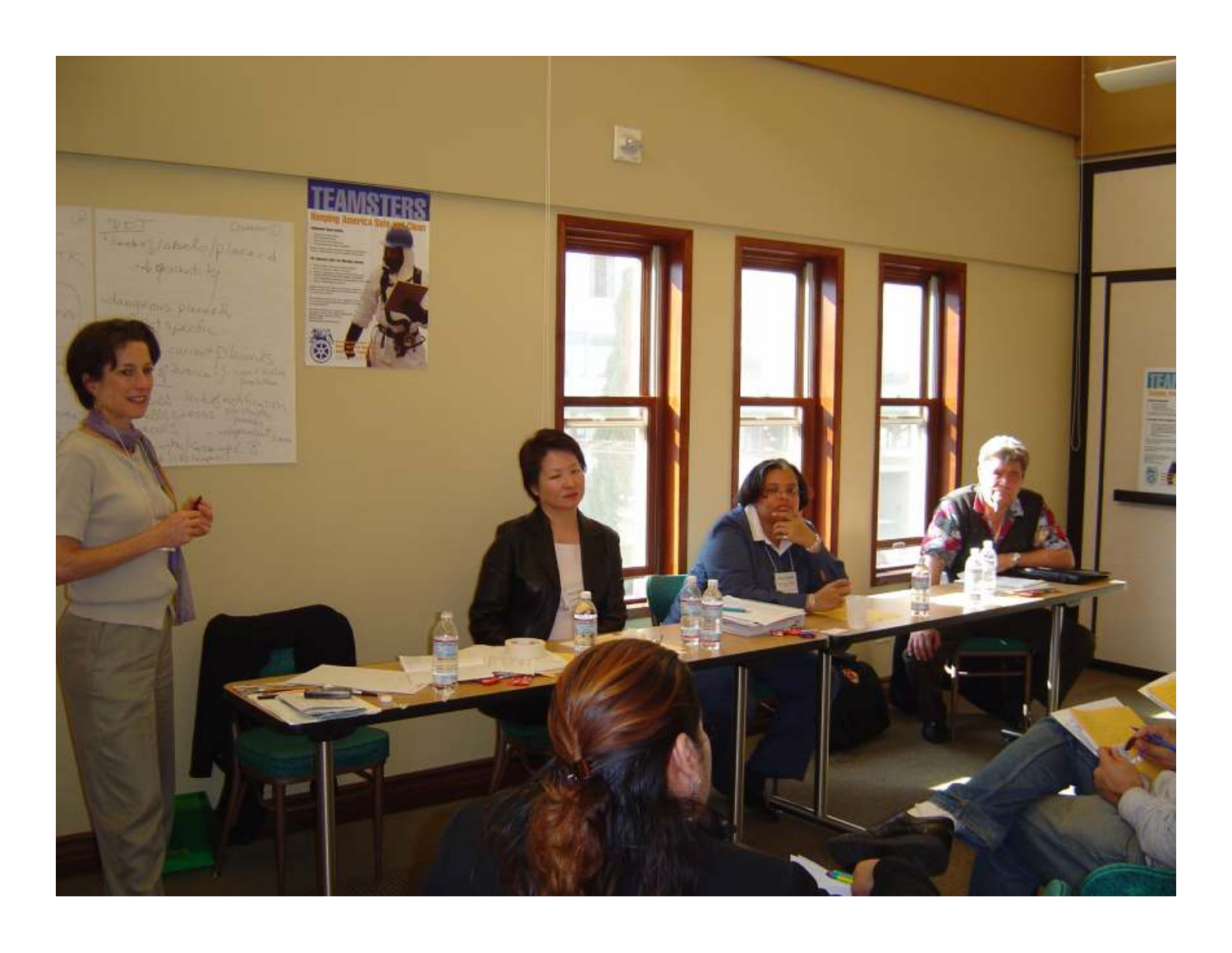

## Southern California Town Hall Mtg

#### • Hazardous Materials Workshop

- Workshop Facilitator: Linda Delp, UCLA Labor Occupational Safety and Health Program
- Workshop Resource People:
- Sharon Beard, NIEHS
- Chee Chang & Francisco Martinez, IBT
- Brenda Cantrell, National Labor College/Rail Workers Program

5

- $-$  Ray Enriquez, Brotherhood of Locomotive Engineers
- ILWU Representative
- Mike Wang, Western States Petroleum Association
- Don May, Earth Corps; community concerns
- William Hatch, Firefighter/Hazmat Trainer

#### E R ED U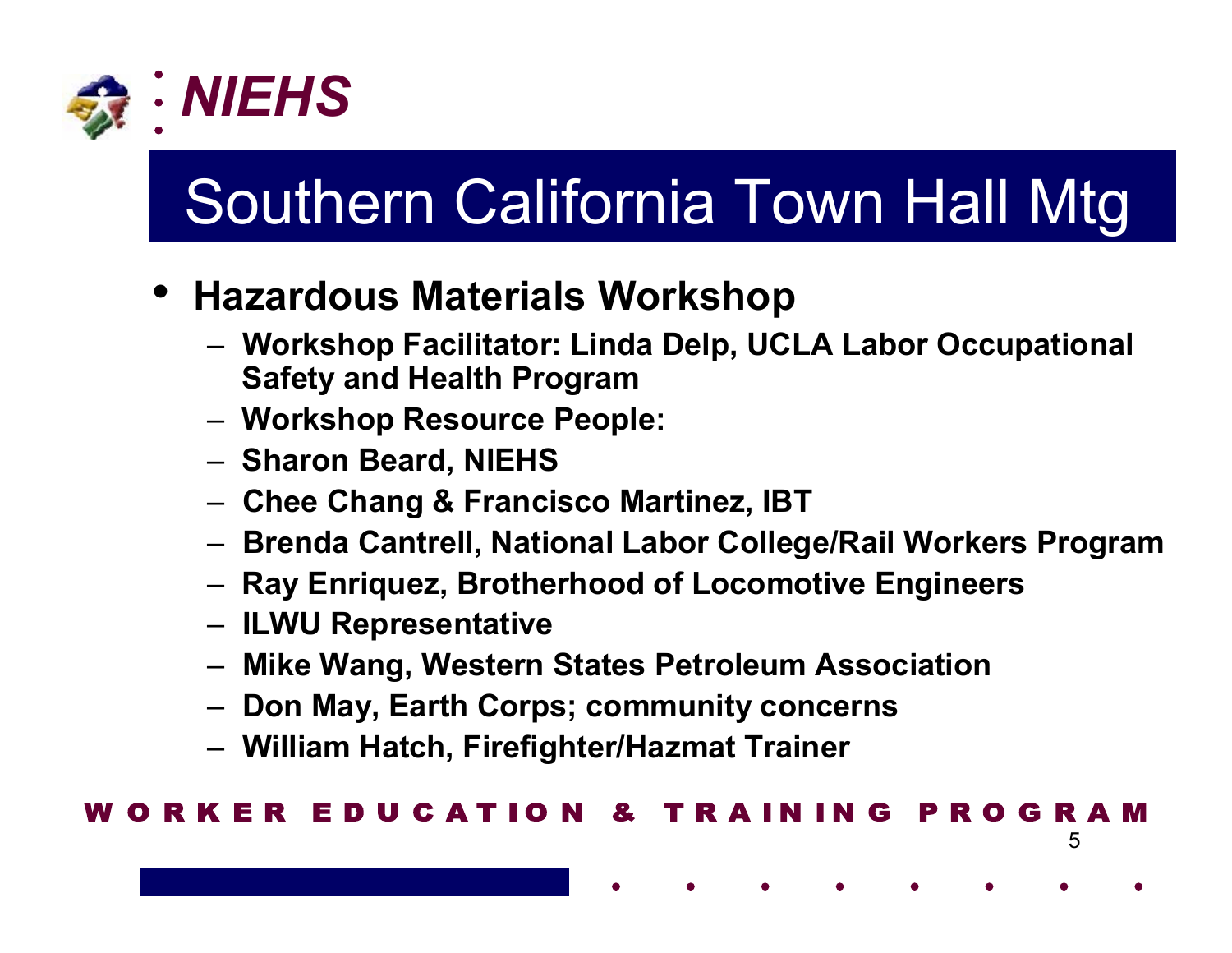